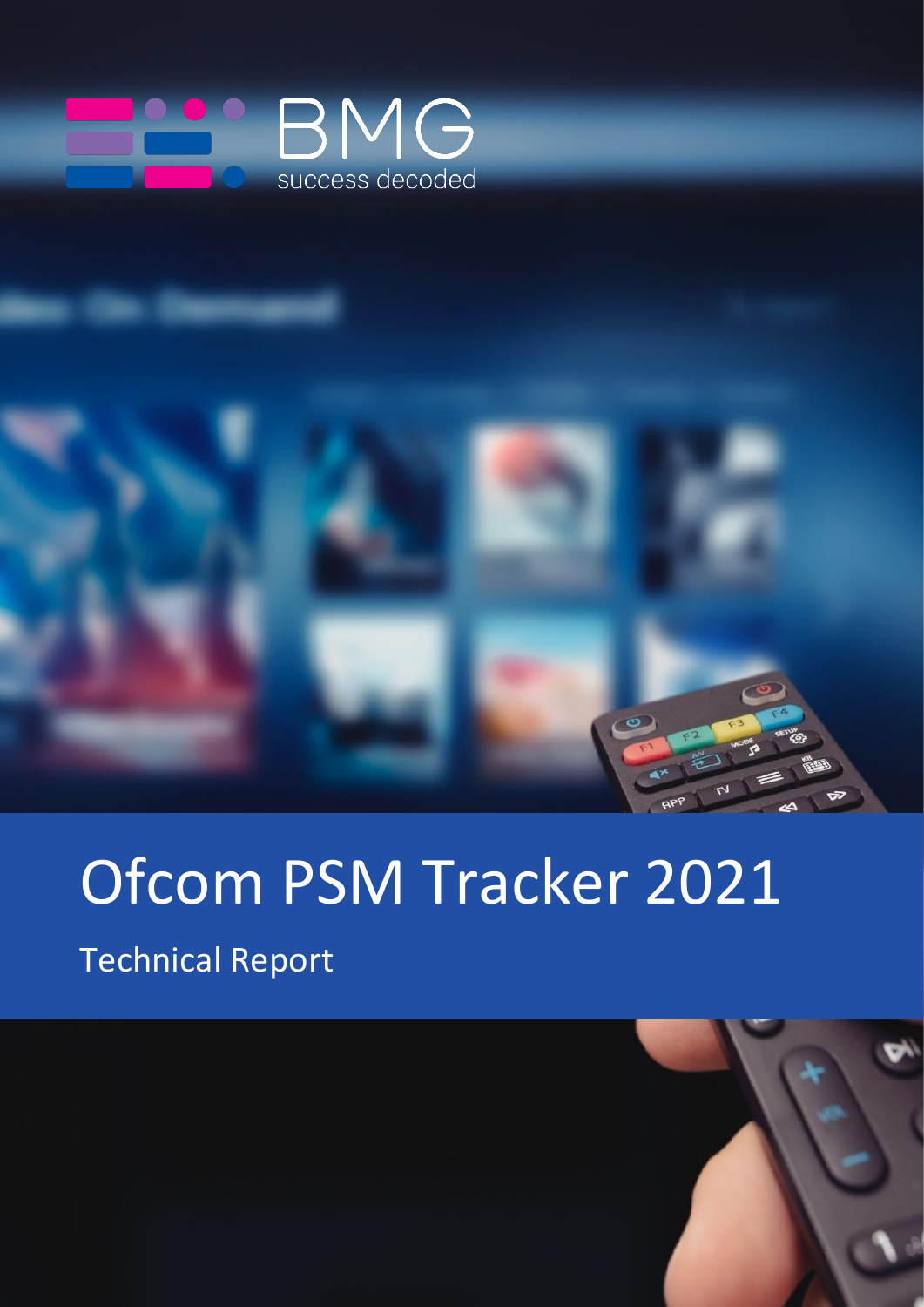## **Preface**

This document contains details of the methodology, questionnaire, quotas, sampling and weighting for the 2021 Public Service Media tracker (PSM) study, run by BMG Research on behalf of Ofcom.

Based on the public service purposes presented in the 2003 Communications Act, Ofcom developed a range of PSB purposes and characteristics in its first PSB review in 2005. The PSB channels (the BBC channels, ITV, Channel 4 and Channel 5) are expected together to fulfil these purposes and characteristics, although each PSB channel has a specific remit.

The PSB purposes and characteristics were put into everyday language for the PSM Tracker survey, which asks respondents to give their opinions on the PSB statements, both in terms of the importance and the delivery of these by the PSB channels. Other perceptions and attitudes towards PSBs, BVoDs and SVoDs are also captured.

The PSM tracker was developed to reflect today's more complex media market and replaces the Public Service Broadcasting (PSB) tracker, which was last conducted in 2019.As a result, the 2021 data is not directly comparable with previous results of the PSB tracker. Ofcom consulted on these changes in 2021.

# **Methodology**

In previous years the Public Service Broadcasting tracker had been conducted as an online / face to face blend, with fieldwork taking place in two waves. In 2021, due to the Covid-19 pandemic and in common with other Ofcom tracking studies with an element of face-to-face interviewing, it was not possible to conduct the research in this way, so an alternative approach was adopted. The 2021 study was a combined 50:50 push-to-web and online panel approach, with the online panel being supplemented by river sampling and the push-to-web approach supplemented by a low connectivity boost.

| <b>Method</b>                                                                       | <b>Number of completes</b> |
|-------------------------------------------------------------------------------------|----------------------------|
| Push-to-web: Letter to address followed by<br>completing online                     | 1,500                      |
| Telephone: Letter to address followed by<br>completing over the phone               | 68                         |
| Panel: Stratified random sample of online panel                                     | 1,392                      |
| River sampling: Recruiting respondents via<br>panels who are not full panel members | 155                        |
| <b>Total</b>                                                                        | 3.115                      |

The fieldwork period was from 13th July to 17th December 2021, and took the form of five online panel batches and four push-to-web batches, enabling a continuous period of fieldwork. Initially, the push-to-web methodology was undertaken without an incentive, however after the first "batch" of letters was complete, an incentive was added which increased response rate from 7.5% to between 14-16% for subsequent batches. The overall cumulative response rate was 13%.

A total of 3,115 interviews were undertaken, including 2,140 in England, 313 in Scotland, 324 in Wales and 338 in Northern Ireland. Sample sizes at the devolved nation level were higher than the national proportion to allow for robust reporting for each nation.

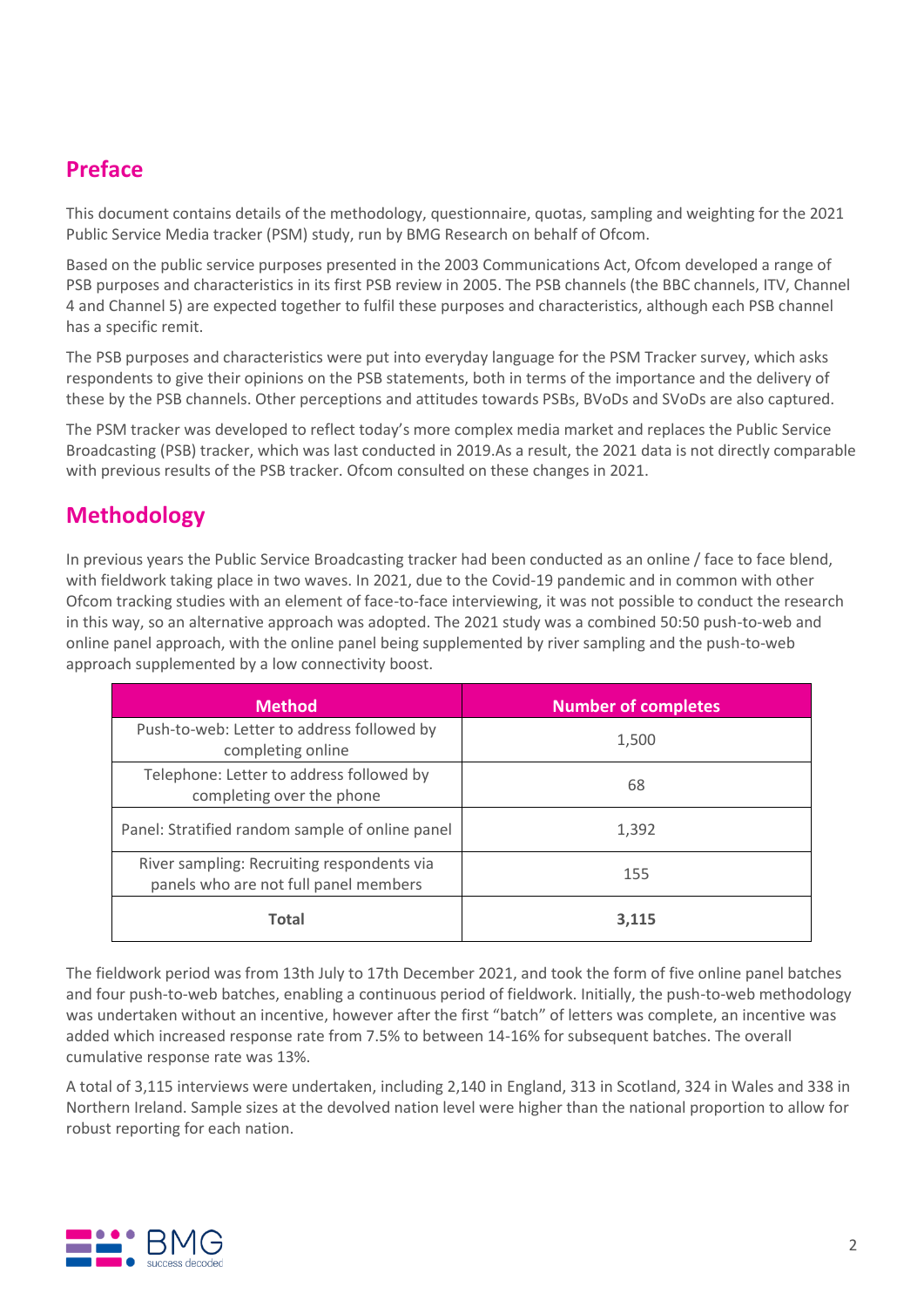#### **Quotas**

No hard quotas were included as part of the push-to-web approach. In the online survey, quotas were set on age, gender, social grade, region/country, and ethnicity, which were updated throughout fieldwork to work in tandem with the push-to-web approach to ensure sample balance.1

## **Sample design**

For the 'main' component of the push-to-web approach, the sample was drawn at a postcode level through stratification by Government Office Region, urban/rural designation, and IMD decile. Selection for each region was proportional to mid-year population estimates with the exception of Scotland, Wales, and Northern Ireland which were purposefully oversampled.

For the 'low connectivity boost' component, the sample was selected by creating an index on the basis of the available demographic indicators of low connectivity, and selecting addresses at random within the upper decile of the custom index.

A letter was sent to each selected address inviting an adult in the household to take part in the survey. An initial reminder letter and a final reminder letter were sent to those who didn't respond after two weeks and three weeks respectively.

A helpline option allowing respondents to complete via telephone was available to all those who received a letter. The 'low connectivity boost' sample' made this option more prominent, given these letters were targeted at respondents with greater likelihood to have lower levels of connectivity. The table below sets out numbers of low internet use households that completed the survey after being sampled.

| Level of internet use                | <b>Completes via</b><br>'push-to'<br>components | % of total<br>'push-to'<br>completes |
|--------------------------------------|-------------------------------------------------|--------------------------------------|
| No internet access at all            | 44                                              | 3%                                   |
| Have access but don't use at<br>home | 13                                              | 1%                                   |
| Use up to 5 hours per week           | 142                                             | 9%                                   |
| <b>Total</b>                         | 199                                             | 13%                                  |

There were also minimum targets for certain groups in order to have a readable base size for each.

| <b>Targets</b>   | <b>Target (minimum)</b> | <b>Final total</b>                                         |
|------------------|-------------------------|------------------------------------------------------------|
| English regions  | 100 per region          | At least 100 in each region<br>including 104 in North East |
| Wales            | 300                     | 324                                                        |
| Northern Ireland | 300                     | 338                                                        |

 $1$  Ofcom set a number of additional minimum sample number requirements on groups such as Asian (Bangladeshi, Indian, Pakistani, Chinese & Other Asian) and Lesbian/Gay/Bisexual, which were also monitored throughout.

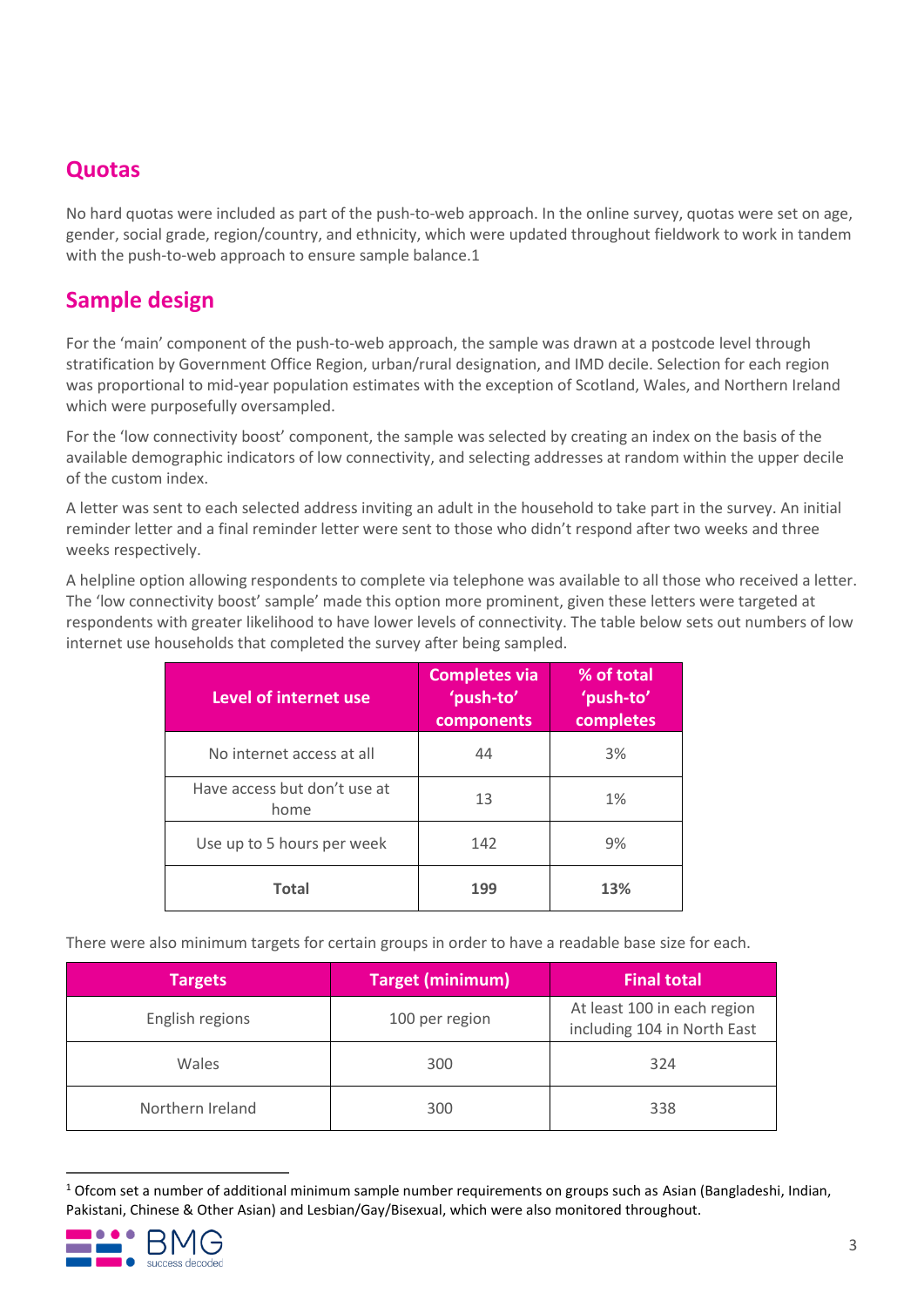| Scotland                                                | 300 | 313 |
|---------------------------------------------------------|-----|-----|
| Over 65s with limiting condition                        | 150 | 271 |
| Lesbian/Gay/Bisexual                                    | 150 | 189 |
| Black (African, Caribbean & Other<br>Black)             | 100 | 952 |
| Asian (Bangladeshi, Indian,<br>Pakistani & Other Asian) | 200 | 221 |

# **Weighting**

Results were weighted by the following variables:

- Region within England (using mid-2020 population estimates)
- Age by gender within each nation (using mid-2020 population estimates)
- Social grade within each nation (using 2011 census)
- Ethnicity within each nation (using 2017 annual population survey)
- Educational attainment at a UK level (using 2017 16+ annual population survey)

The weighting process was used to adjust for any differences between targets and fieldwork numbers and to down-weight the devolved nations (which were oversampled to ensure a robust sample size for these countries), to make the sample nationally representative. The final weight had an effective sample size of 80%.

A regression analysis was undertaken on four questions to measure mode impact. This controlled for demographic factors and found that there was either no impact or an extremely minimal driver of survey response depending on the variable. No weighting adjustments were necessary due to mode only having a very minimal impact on survey response.

| <b>Category</b>     | <b>Achieved %</b> | Weighted      | <b>Unweighted</b><br>sample size | <b>ESS</b> |  |
|---------------------|-------------------|---------------|----------------------------------|------------|--|
| Total               | 100%              | 100%          | 3115                             | 2486       |  |
|                     |                   | <b>GENDER</b> |                                  |            |  |
| Male                | 48%               | 48%           | 1480                             | 1199       |  |
| Female              | 51%               | 50%           | 1601                             | 1258       |  |
|                     |                   | <b>AGE</b>    |                                  |            |  |
| $16 - 24$           | 13%               | 13%           | 401                              | 320        |  |
| $25 - 34$           | 16%               | 17%           | 507                              | 410        |  |
| 35-44               | 16%               | 16%           | 508                              | 396        |  |
| 45-54               | 16%               | 16%           | 511                              | 388        |  |
| 55-64               | 15%               | 15%           | 468                              | 382        |  |
| 65-74               | 13%               | 12%           | 402                              | 331        |  |
| $75+$               | 10%               | 11%           | 318                              | 263        |  |
| <b>SOCIAL GRADE</b> |                   |               |                                  |            |  |

<sup>&</sup>lt;sup>2</sup> This was the only target where the minimum was not reached. However, a sample size of 95 is still in line with population estimates for Black ethnic groups (3.3% of the population).

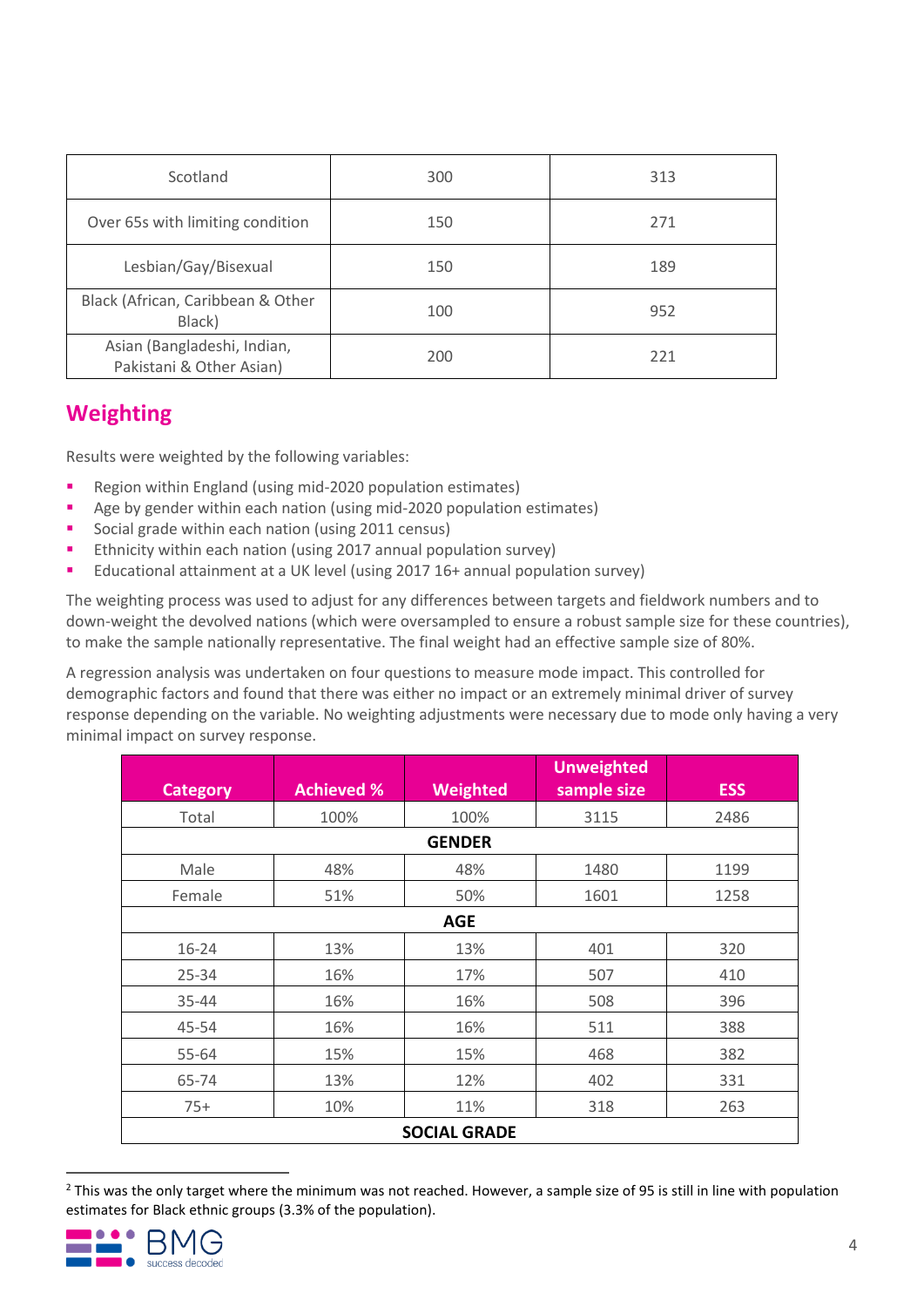| ABC1                          | 63% | 53%           | 1964 | 1675 |  |
|-------------------------------|-----|---------------|------|------|--|
| C <sub>2</sub> D <sub>E</sub> | 36% | 47%           | 1126 | 929  |  |
|                               |     | <b>REGION</b> |      |      |  |
| England                       | 69% | 84%           | 2140 | 1935 |  |
| East Midlands                 | 5%  | 7%            | 150  | 141  |  |
| <b>West Midlands</b>          | 8%  | 9%            | 234  | 210  |  |
| East                          | 8%  | 9%            | 244  | 220  |  |
| London                        | 11% | 13%           | 347  | 315  |  |
| North East                    | 3%  | 4%            | 104  | 95   |  |
| North West                    | 9%  | 11%           | 276  | 249  |  |
| South East                    | 11% | 14%           | 348  | 315  |  |
| South West                    | 8%  | 9%            | 240  | 217  |  |
| Yorkshire and the             |     |               |      |      |  |
| Humber                        | 6%  | 8%            | 197  | 180  |  |
| Scotland                      | 10% | 8%            | 313  | 273  |  |
| Wales                         | 10% | 5%            | 324  | 272  |  |
| Northern Ireland              | 11% | 3%            | 338  | 282  |  |
| <b>ETHNICITY</b>              |     |               |      |      |  |
| White                         | 86% | 86%           | 2673 | 2121 |  |
| Ethnic minority               | 14% | 14%           | 422  | 348  |  |
|                               |     |               |      |      |  |

#### **Confidence interval**

The table below illustrates the required ranges for different sample sizes and percentage results at a confidence interval of 95%.

| <b>Effective</b><br><b>Sample Size</b> | 10% or 90%<br>士 | 20% or 80% | 30% or 70%<br>士 | 40% or 60%<br>士 | 50%<br>士 |
|----------------------------------------|-----------------|------------|-----------------|-----------------|----------|
| 2,486 (Total)                          | 1.18%           | 1.57%      | 1.80%           | 1.93%           | 1.97%    |
| 1,935<br>(England)                     | 1.34%           | 1.78%      | 2.04%           | 2.18%           | 2.23%    |
| 1,258<br>(Female)                      | 1.66%           | 2.21%      | 2.53%           | 2.71%           | 2.76%    |
| 348 (MEG<br>Total)                     | 3.15%           | 4.20%      | 4.81%           | 5.15%           | 5.25%    |

If 20% or 80% of a sample with an effective sample size of 2,486 gives a particular answer, in 95 out of 100 cases we would expect the "true" value to fall within the range of +/- 1.57 percentage points from the sample results.

#### **Significant Differences**

When comparing between two separate groups within a sample, the difference may be a "real" difference, or it may occur due to change (because not everyone within the two groups has been interviewed). To find whether a

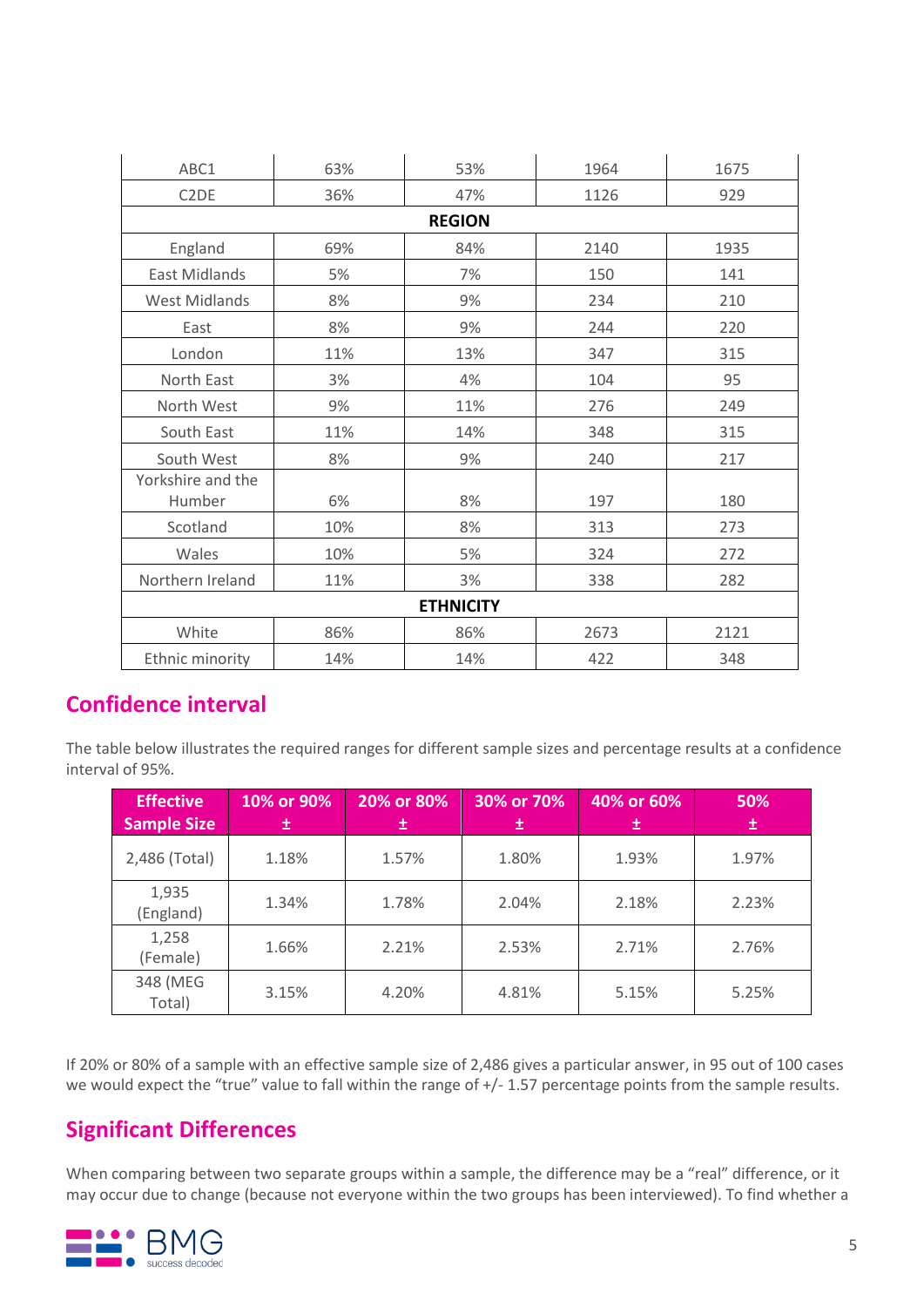difference is statistically significant we need the sample sizes of both groups, and the numbers of those groups giving a certain answer. To get to a 95% confidence interval the difference between the two % levels of answers must be greater than those given in the table below.

| <b>Effective</b><br><b>Sample Size</b><br>comparison | 10% or 90%<br>士 | 20% or 80%<br>土 | 30% or 70%<br>土 | 40% or 60%<br>土 | 50%<br>Œ |
|------------------------------------------------------|-----------------|-----------------|-----------------|-----------------|----------|
| 1199 (Male)<br>vs 1258<br>(Female)                   | 2.3%            | 3.1%            | 3.6%            | 3.9%            | 4%       |
| 320 (16-24) vs<br>410 (25-34)                        | 4%              | 5.5%            | 6.5%            | 7.1%            | 7.3%     |

For example, to check whether an answer of 20% for male and 24% for female is significant, the difference has to be greater than 3.1%.

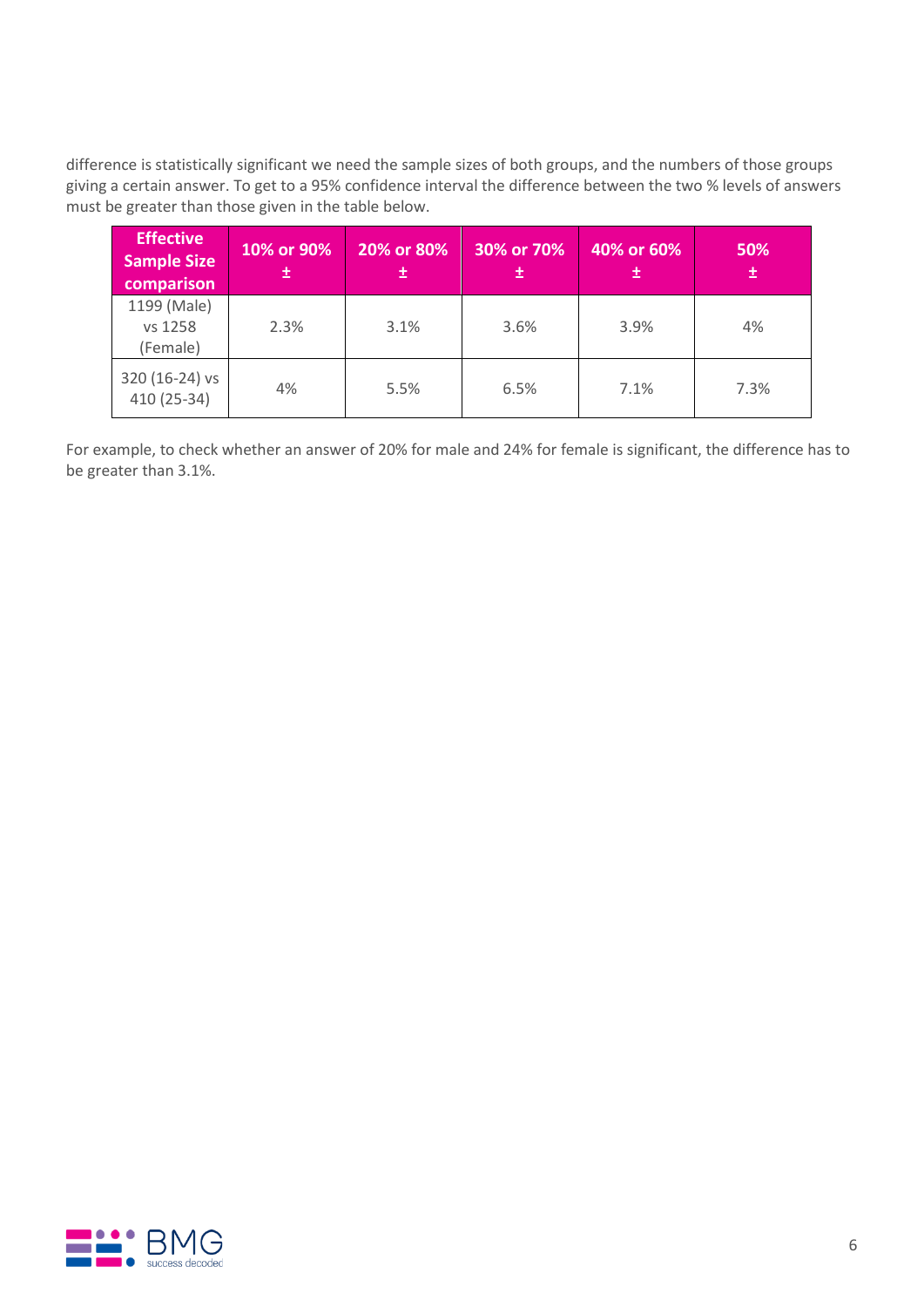

**Produced by BMG Research © BMG Research Ltd, 2021 www.bmgresearch.co.uk**

Registered in England No. 2841970 Registered office: BMG Research Beech House Greenfield Crescent Edgbaston Birmingham B15 3BE UK Tel: +44 (0) 121 3336006

UK VAT Registration No. 580 6606 32 Birmingham Chamber of Commerce Member No. B4626 Market Research Society Company Partner The provision of Market Research Services in accordance with ISO 20252:2012 The provision of Market Research Services in accordance with ISO 9001:2015 The International Standard for Information Security Management ISO 27001:2013 Interviewer Quality Control Scheme (IQCS) Member Company Registered under the Data Protection Act - Registration No. Z5081943 A Fair Data organisation Cyber Essentials Plus Certification

The BMG Research logo is a trade mark of BMG Research Ltd.